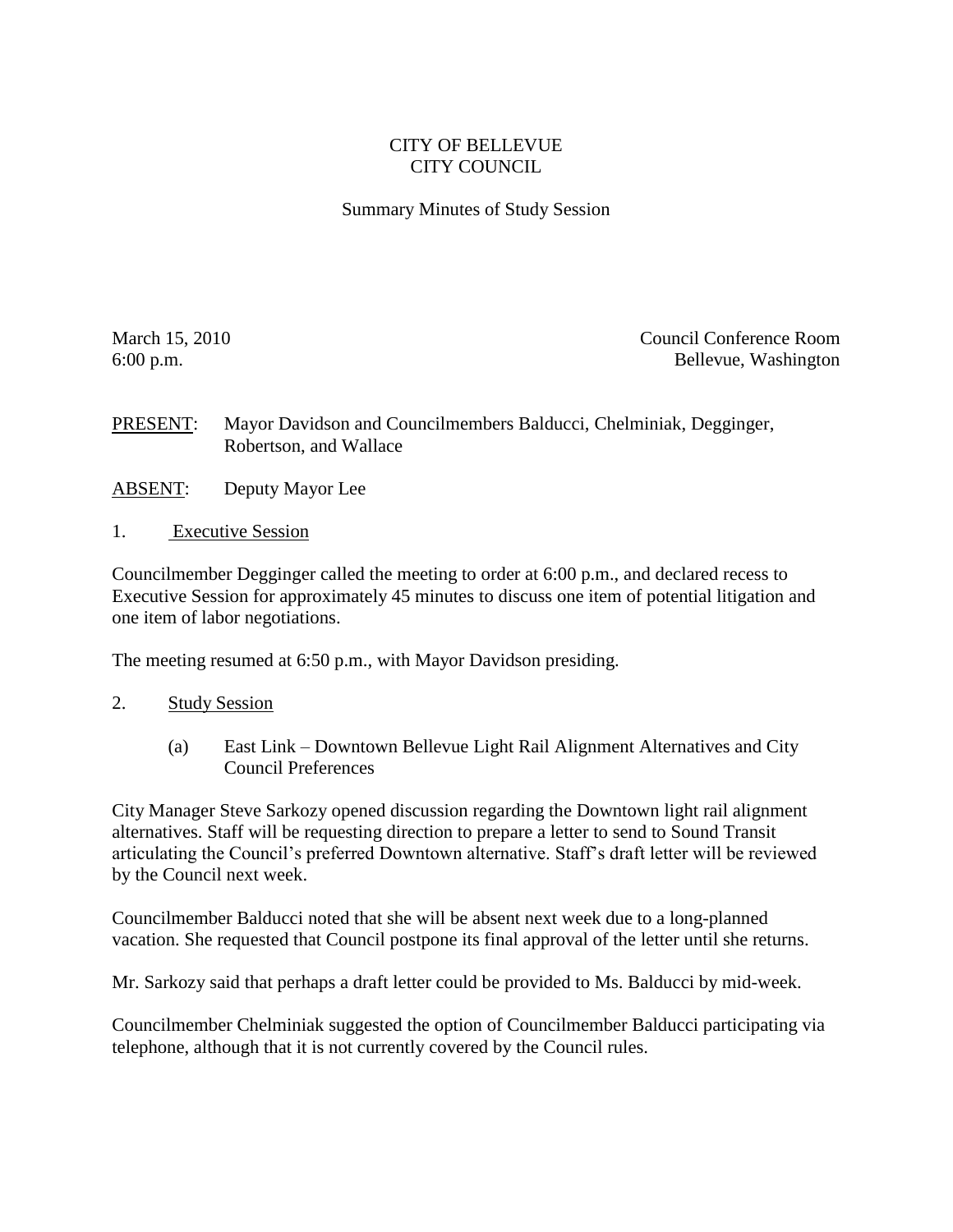Responding to Mayor Davidson, City Clerk Myrna Basich said the Council may vote to suspend the rules to accommodate this situation. A super-majority vote of the Council is required to suspend the rules.

Councilmember Degginger recalled that the Council addressed a topic last week in order to accommodate Deputy Mayor Lee's absence this evening. He noted the longstanding practice of extending this courtesy to all Councilmembers when major actions are on the table.

Mayor Davidson suggested entertaining a motion during the Regular Session to suspend the rules for the March 22 meeting.

Transportation Director Goran Sparrman noted that tonight's discussion will focus on a comparison of at-grade and grade-separated options. He briefly reviewed the development of Downtown alignment alternatives. In February 2009, the Council communicated its preference for a grade-separated alternative to Sound Transit. Following value engineering and further analysis of Segment C, three new alternatives were identified and these have been presented to the Council. The C14E alternative was then added.

Mr. Sparrman reviewed the four options: 1) C9T involving a tunnel under  $110^{th}$  Avenue NE, 2) C9A, an at-grade configuration along  $110^{th}$  Avenue NE, 3) C11A, an at-grade option along  $108<sup>th</sup>$  Avenue NE, and 4) C14E, an elevated option along  $114<sup>th</sup>$  Avenue NE with a crossing of I-405 at NE  $6<sup>th</sup>$  Street. He described how downtown growth is anticipated to occur. He reviewed the walk analysis comparing the four alternatives, which was previously presented to the Council.

Mr. Sparrman briefly reviewed additional comparison information related to ridership, travel times, and traffic operation impacts. He explained that traffic operations data has been updated since the last discussion of this information with the Council. The updated information indicates an even greater difference between traffic impacts for at-grade versus grade-separated options.

Responding to Councilmember Wallace, Mr. Sparrman said the analysis was refined but the underlying assumption giving priority to surface street traffic did not change.

Mr. Sparrman continued to review and compare the traffic operations data. The at-grade options reflect significant deterioration in traffic flow and intersection throughput, especially for the southeast quadrant of the Downtown. Mr. Sparrman reviewed and compared travel times associated with alignment alternatives. He reminded the Council that the data reflects the evening peak period in 2030.

Councilmember Balducci stated that it is important to acknowledge background traffic. With or without light rail, Bellevue will be seeing longer travel times on surface streets as development continues through 2030. However, light rail is one way to address this growth.

Mr. Sparrman summarized the implications of the Downtown traffic analysis for 2030. The traffic analysis shows that, based on assumptions in the model for land use growth and the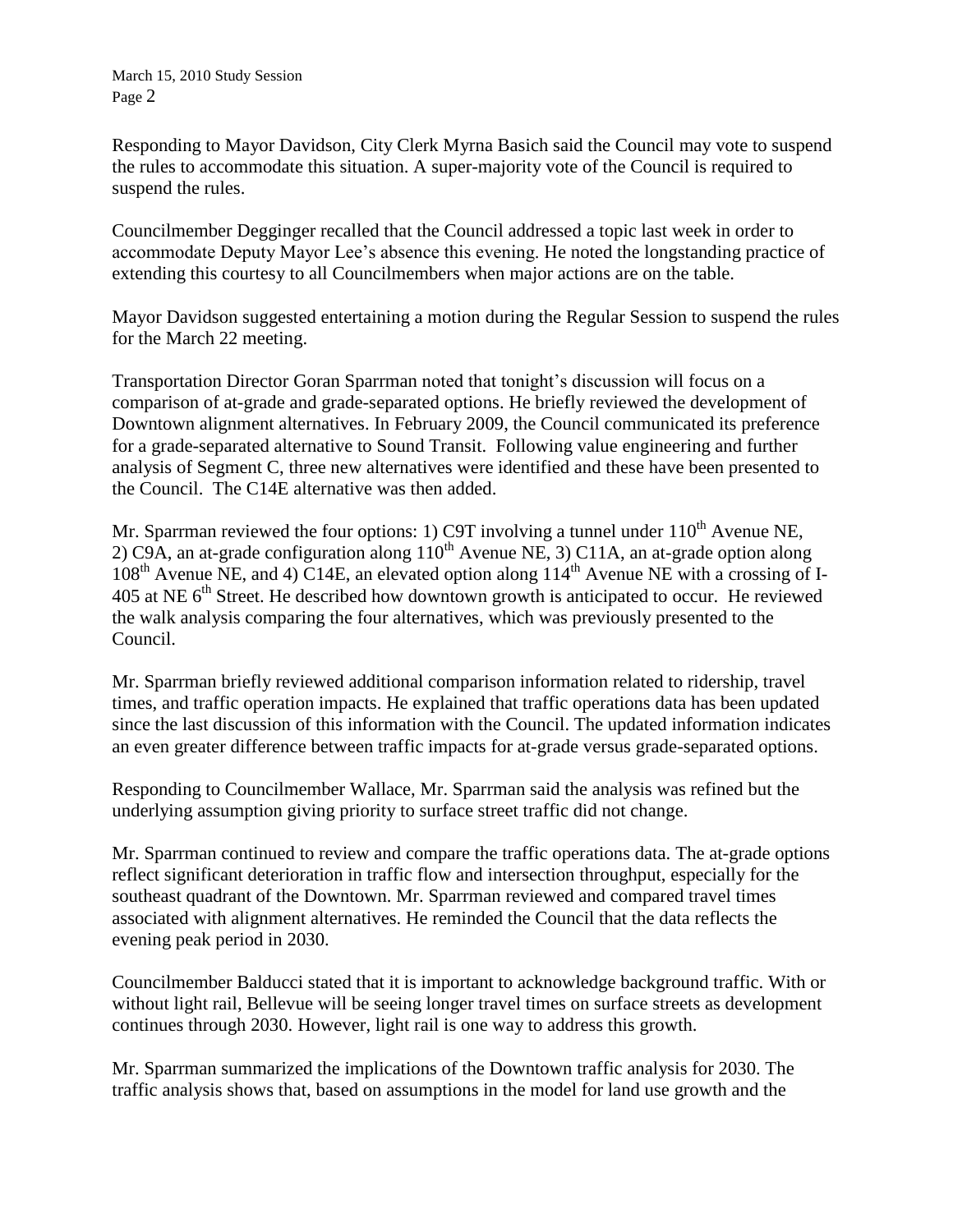assumed transportation network, the Downtown will be very congested in 2030. It is clear that at-grade light rail alternatives will significantly increase traffic congestion, and will slow down the light rail's travel times as well. In addition, at-grade systems are more susceptible to service disruptions (e.g., due to traffic accidents) than grade-separated systems. Mr. Sparrman noted that Downtown Bellevue will continue to grow beyond 2030, and the light rail alignment must serve the region well beyond the next 20 years.

Mr. Sparrman summarized that the  $110<sup>th</sup>$  Avenue NE tunnel (C9T) is most consistent with the Council's preferences that were identified in February 2009. The alternative serves the downtown core, eliminates street impacts, provides stations Downtown and in the hospital district, reflects high ridership, and creates minimal adverse environmental impacts. He noted that a funding shortfall of \$285 million exists for the C9T alternative.

Responding to Councilmember Chelminiak, Mr. Sparrman confirmed that 2,000 boardings in the C9T alternative that do not occur for the C14E option represent people who are traveling by some other mode.

Responding to Mayor Davidson, Mr. Sparrman confirmed that the model is forecasting the lower number of boardings for the C14E option due in part to the additional walking distance between the alignment and the Downtown core.

Councilmember Robertson asked whether staff has analyzed her previous question about the impact of adding a South Main station to the C14E alternative. Mr. Sparrman said staff has not added that to the model. However, staff looked at this question in terms of the closest analysis provided in the draft environmental impact statement (DEIS) as well as the geometry and feasibility of adding a station there. He noted that the elevation is fairly high and it would therefore be fairly difficult and expensive to construct a station at that location. The DEIS reflects relatively low ridership for stations in that vicinity, compared to other station locations and alternatives.

Councilmember Wallace recalled staff reporting in a previous presentation that forecasted downtown trips were 700,000 for a day and 100,000 for the evening peak period. He opined that this probably explains why 2,000 boardings does not make much of a ripple in the data.

Responding to Councilmember Degginger, Mr. Sparrman said a Main Street station along C14E would be elevated and would need to travel above Main Street, which arches over I-405. Such a station would be located at roughly the current Red Lion site.

Moving on, Mr. Sarkozy recalled that the funding gap for a downtown tunnel was estimated at \$500 million last year. Sound Transit conducted additional study, which identified new alternatives that reduced the funding gap to approximately \$285 million. Mr. Sarkozy said the City proposes closing the gap in part by collaborating with Sound Transit to reduce risks and construction costs, potentially committing in-kind resources (e.g., land), and collaborating on some of the scope of work elements including, potentially, the mutual purchase of properties.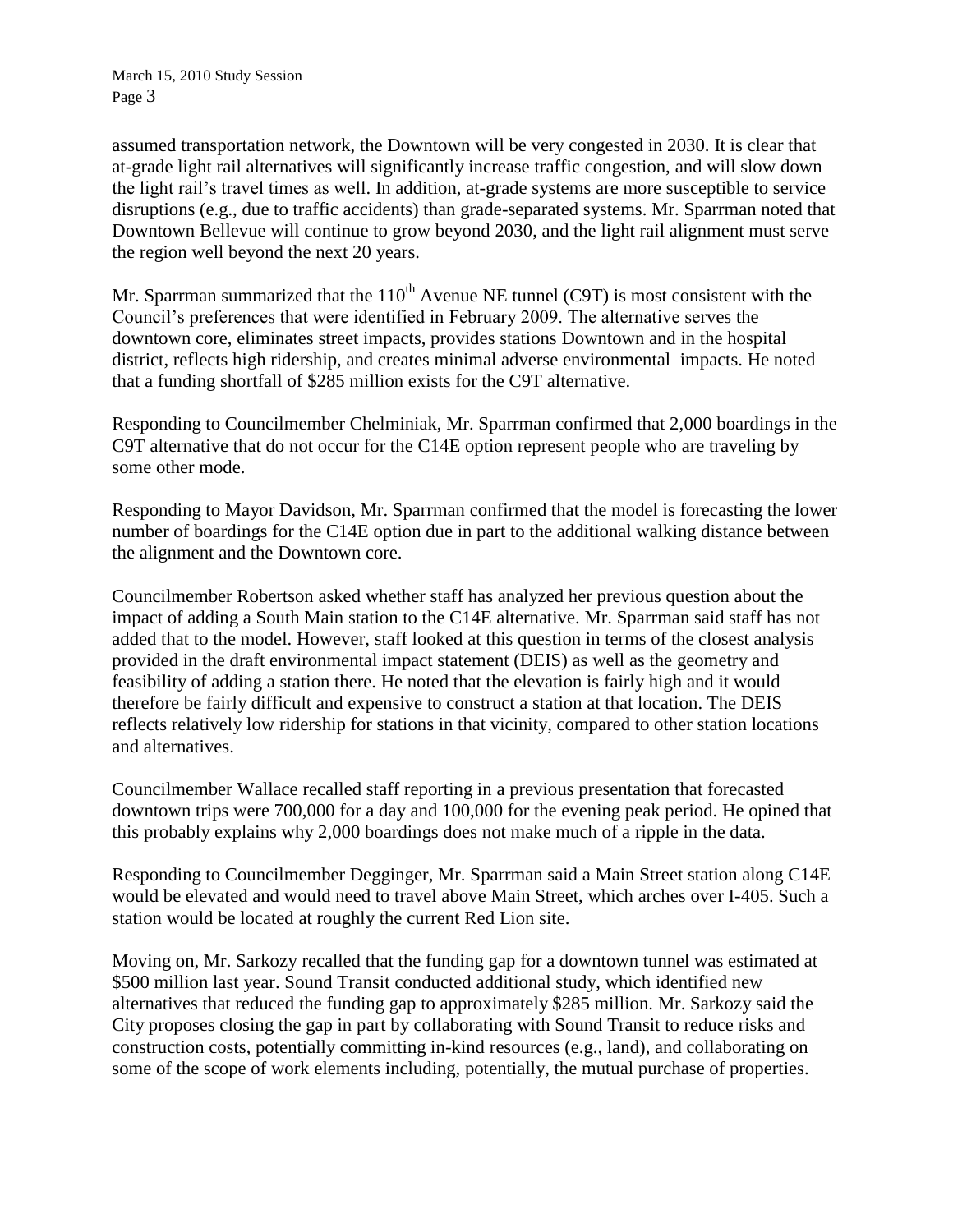Mr. Sarkozy said the City has engaged a CEO group to review the funding issues and advise the City on this matter. The City is working with Sound Transit staff to address the funding gap, and has hired a tunnel consultant to review Sound Transit's estimates.

The City is recommending a four-pronged approach: 1) Identify savings in the Bellevue sections of the overall East Link alignment, 2) Conduct value engineering for the tunnel design, 3) Find new funding from the federal government and other sources, and 4) Local contributions. Mr. Sarkozy said the City's position is that funding responsibility should be shared and allocated appropriately based on the benefits. New and existing local resources should be evaluated as well. All of these avenues should be pursued before considering the use of Bellevue's Capital Investment Program (CIP) resources.

Mr. Sarkozy reported that the CEO Advisory Committee concluded that the funding gap can be resolved using both Sound Transit and City tools. City tools include contributing the sales and B&O tax revenue that would be received by the City for the construction of the project, minimizing costs to the project associated with City-owned property, and streamlining permitting processes to reduce costs, time, and risk for Sound Transit. Sound Transit tools include value analysis of the C9T option, utilizing a corridor budget approach rather than budgeting by segment, seeking additional federal funding, extending the project timeframe, and using financial tools that were used on other projects (i.e., Seattle light rail). Mr. Sarkozy noted that the gap of \$285 million increases to \$325 million with the additional costs identified by Sound Transit in the connection between Segments C and D.

Mayor Davidson commented that Sound Transit is being very cooperative and the funding gap is being filled through a number of approaches.

Councilmember Degginger expressed appreciation for the work of the CEO group. He noted that a tunnel is still the preferred solution. It goes where people want to go, and is the best long-term solution from an aesthetic and functional standpoint. A tunnel offers the greatest benefit to regional operations as well. Mr. Degginger said it is important to consider this as a 50 to 100 year decision.

Responding to Mayor Davidson, Mr. Sarkozy said Sound Transit reviewed the option of utilizing NE 2<sup>nd</sup> Street instead of Main Street. This option was omitted by Sound Transit due to the high cost of property acquisition along that route. There were also some design issues related to the sharp curves coming off of  $112^{th}$  turning onto westbound NE  $2^{nd}$  Street, and then entering a tunnel portal in the vicinity of  $111<sup>th</sup>$ . Mayor Davidson said he has wondered whether this could work if the light rail line was turning from  $114^{\text{th}}$  instead of  $112^{\text{th}}$ .

Councilmember Balducci recalled that the Council had a lengthy and good discussion approximately a year ago about the benefits of a tunnel and the challenges of building a system through downtown Bellevue. Much of the reasoning that applied then still applies now. She highlighted the benefits of a grade-separated system in terms of optimizing both transit and the road system. Ms. Balducci continues to support a grade-separated configuration. The proposed shorter tunnel is appealing because it avoids the big conflict at NE  $8<sup>th</sup>$  Street in the Downtown,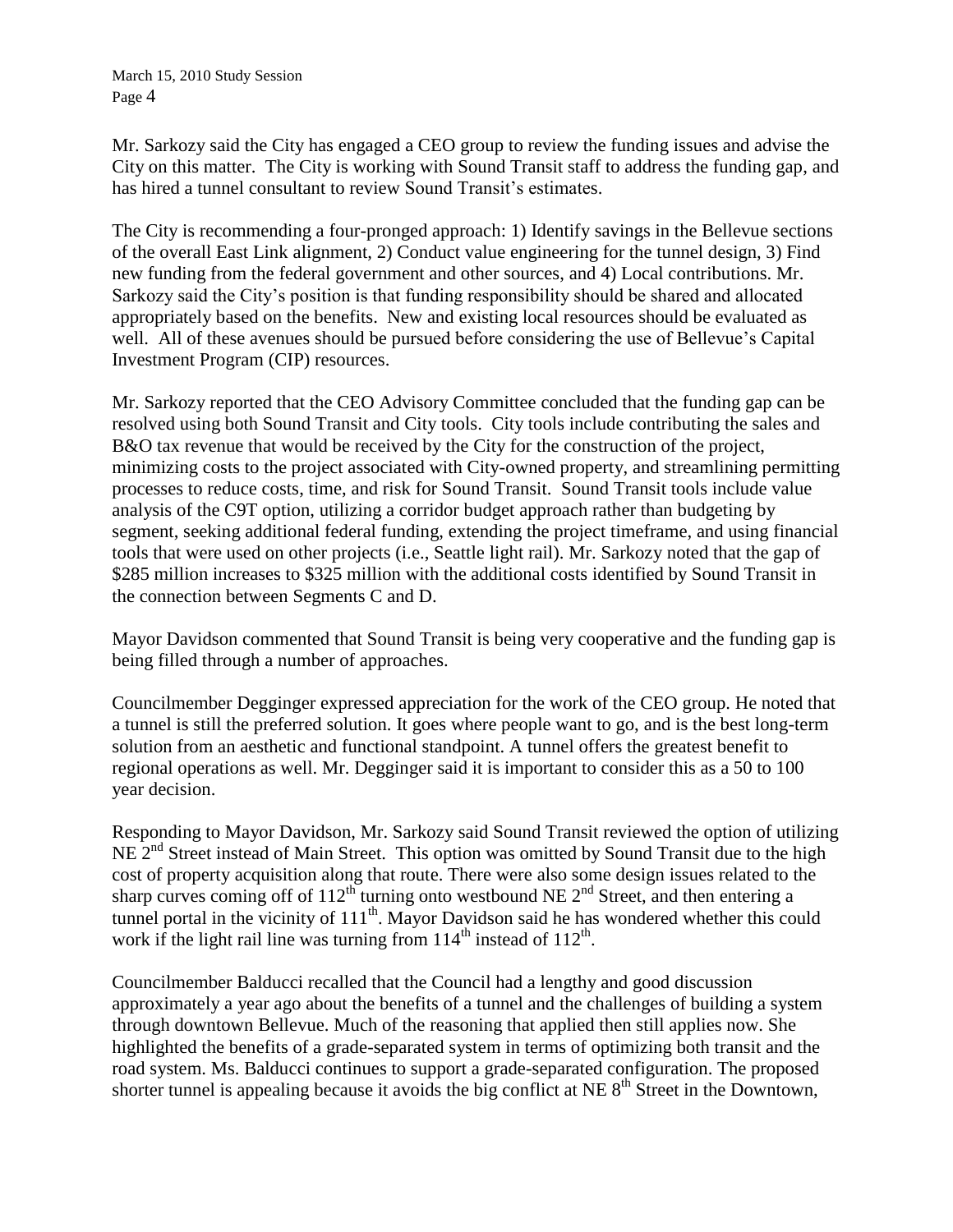and it appears to be feasible and do-able. Ms. Balducci thanked the CEO group for their work. She is pleased with the work that has been done on the alternatives and the funding strategies.

Councilmember Balducci opined that if the City can achieve Sound Transit's support for the C9T as the preliminary preferred alternative, it will be possible down the road to analyze additional cost-saving opportunities and value engineering components.

Councilmember Chelminiak stated that a tunnel makes good sense, as does requesting value engineering and the further analysis of options related to the tunnel portal location. He noted that the City has come a long way in closing the funding gap. He supports the C9T alternative. Mr. Chelminiak thanked Mayor Davidson and Councilmember Balducci as well as City and Sound Transit staff for their work to get to this point in the process.

Councilmember Robertson said she has long supported a tunnel through the Downtown, as did the Light Rail Best Practices Committee. She feels this will serve the region and Bellevue best, and avoid conflicts between train and vehicle traffic. She supports asking Sound Transit to look at the NE  $2<sup>nd</sup>$  Street curve, which would avoid some of the problems on Main Street and make the tunnel shorter. In addition, the City could partner with Sound Transit to implement some of its own projects as part of a collaborative effort. Ms. Robertson expressed support for the C9T alternative.

Councilmember Wallace briefly reviewed the history of the process and the consideration of alternatives. He recalled that he led a group of citizens who developed the C14E, or vision line, alternative. This line provides good light rail service within Sound Transit's budget, and it mitigates impacts by keeping the trains off the roads and away from businesses and residences. Mr. Wallace said there is a huge traffic impact that cannot be mitigated by Sound Transit due to limited road capacity. Mr. Wallace said the vision line (C14E) provides an option that is affordable and does not impact roads.

Mr. Wallace said he can support the C9T alternative if costs can be reduced to a point at which Bellevue's tax revenue is not used to fund it. He believes that this can be achieved, based on a review of the cost information provided by Sound Transit. Mr. Wallace opined that Sound Transit's cost information is bloated, overloaded, and unrealistic, and that it contains so many contingencies that once the scope of work is narrowed, it is clear to him that there is enough money to do the C9T with the tunnel portal on the Red Lion site. He speculated that there might be enough money to build the C2T alternative, given the high levels of contingency reserves in the cost estimates.

Councilmember Wallace further stated that he will not support the C9T if the elevated portion will hang over the Surrey Downs neighborhood. He said it is feasible from an engineering standpoint to put the portal on the Red Lion site. He noted that Sound Transit estimates an additional \$35 million to do this. Mr. Wallace opined that Sound Transit over-estimates real estate costs and then added 40 percent, for a total estimate of \$201 million. Mr. Wallace estimates real estate costs to be below \$100 million. He said that Sound Transit's budget does not reflect any residual value for properties that are restored upon the completion of the light rail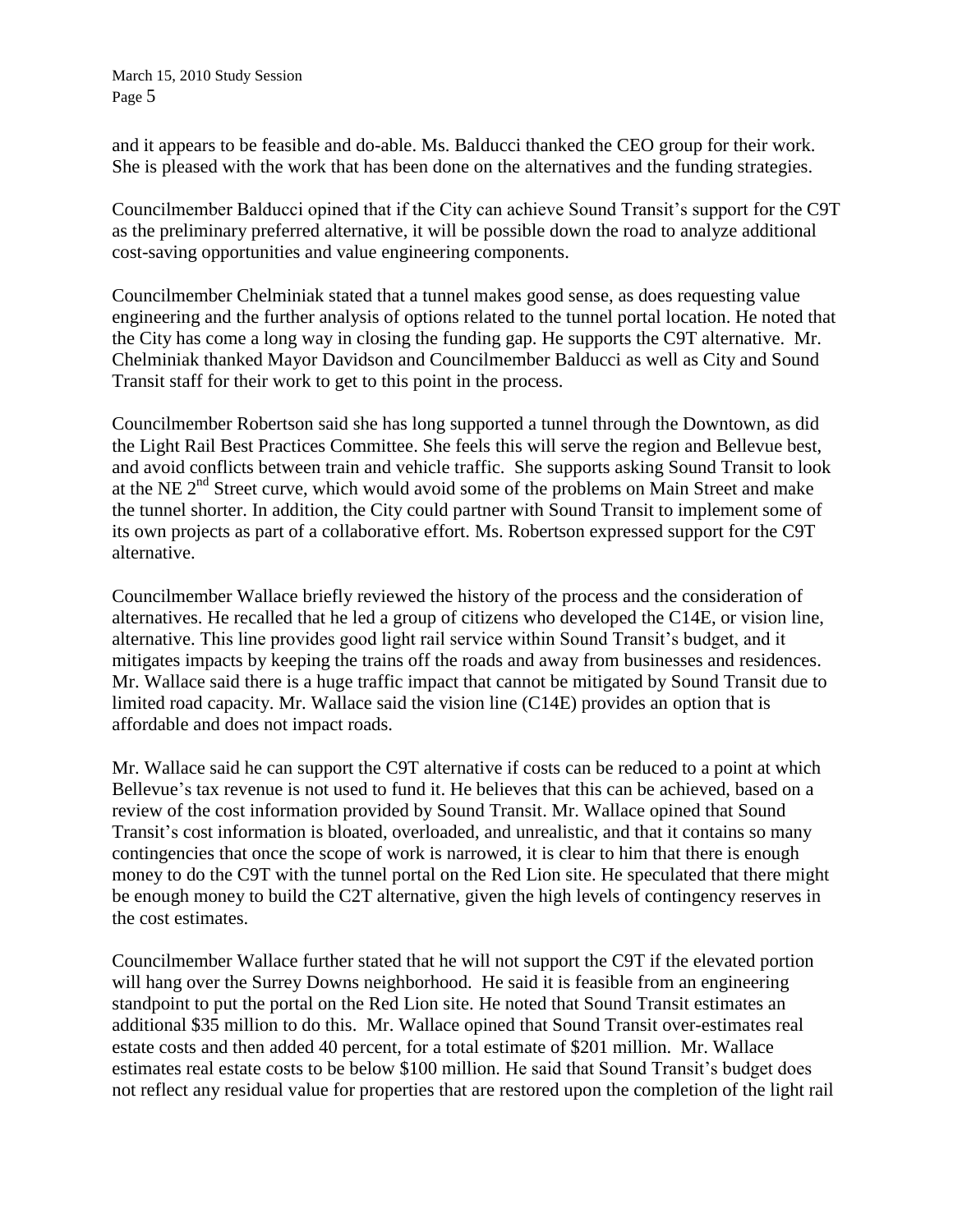tunnel, yet these properties will have value. Mr. Wallace said that placing an elevated line above the Red Lion site destroys the property value. There is no residual value because nothing can be built underneath an elevated rail line. If the tunnel portal is dropped below  $112<sup>th</sup>$ , the property above can be developed for a station.

Councilmember Wallace explained that Sound Transit's contingencies for professional fees are calculated as a percentage of the base cost. Sound Transit's agency administration is six percent of the base construction costs, or \$23 million. Another \$28 million is included for right-of-way administration. Sound Transit's documents reflect a total of \$61 million for these two categories. However, Mr. Wallace said this is an error of \$10 million.

Mr. Wallace feels it is more than reasonable at this point to ask Sound Transit to put the tunnel portal on the Red Lion site, and to find a way to pay for it in order to protect the Surrey Downs neighborhood.

Mr. Wallace said he has taken a careful look at the NE 2<sup>nd</sup> Street tunnel and Sound Transit's calculation of costs. He is confident that there is a way to follow the path of the C8E along the freeway over Main Street, with a station at the Red Lion site, and turning up NE  $2<sup>nd</sup>$  Street to a portal at 111<sup>th</sup> Avenue NE. This connects to a station at the same location as the C9T. This line is shorter than the C9T, has less tunnel, and does not hang over the Surrey Downs neighborhood. The real estate costs are a little higher, perhaps \$10 million more, but the cost of going from tunnel to elevated is so much different that it would be reducing tunnel construction costs by tens of millions of dollars.

Mr. Wallace suggested working with Sound Transit to fully vet these numbers. He feels that his suggested alignment costs less and can be done with Sound Transit's budget. He suggested that Sound Transit look at not putting the station under NE 4<sup>th</sup> Street, but rather tunneling under NE 4<sup>th</sup> Street and surfacing to a station where the C9A station is located. A tunnel station is approximately \$38 million less than an at-grade station, and this \$38 million becomes \$99 million in the Sound Transit budget due to the addition of significant contingencies.

Before giving up the City's tax revenue, Councilmember Wallace would like the City to hire a consultant to continue to work with and translate Sound Transit's information, work on win-win situations, and to collaborate with Sound Transit and WSDOT on partner projects, all toward the overall goal of finding a solution that stays off our roads, brings the station closer to the Transit Center, and does it all within Sound Transit's budget.

Mayor Davidson acknowledged the Council's unanimous support for alternative C9T, as well as suggestions regarding possible variations to this alternative. Mayor Davidson asked the City Manager to direct staff to draft a letter expressing the Council's preference, for ultimate submittal to Sound Transit.

Councilmember Degginger commented that as a general rule, he recommends not including any non-negotiable items in this type of letter. He asked Councilmember Balducci, as a Sound Transit Board Member, to offer any additional recommendations.